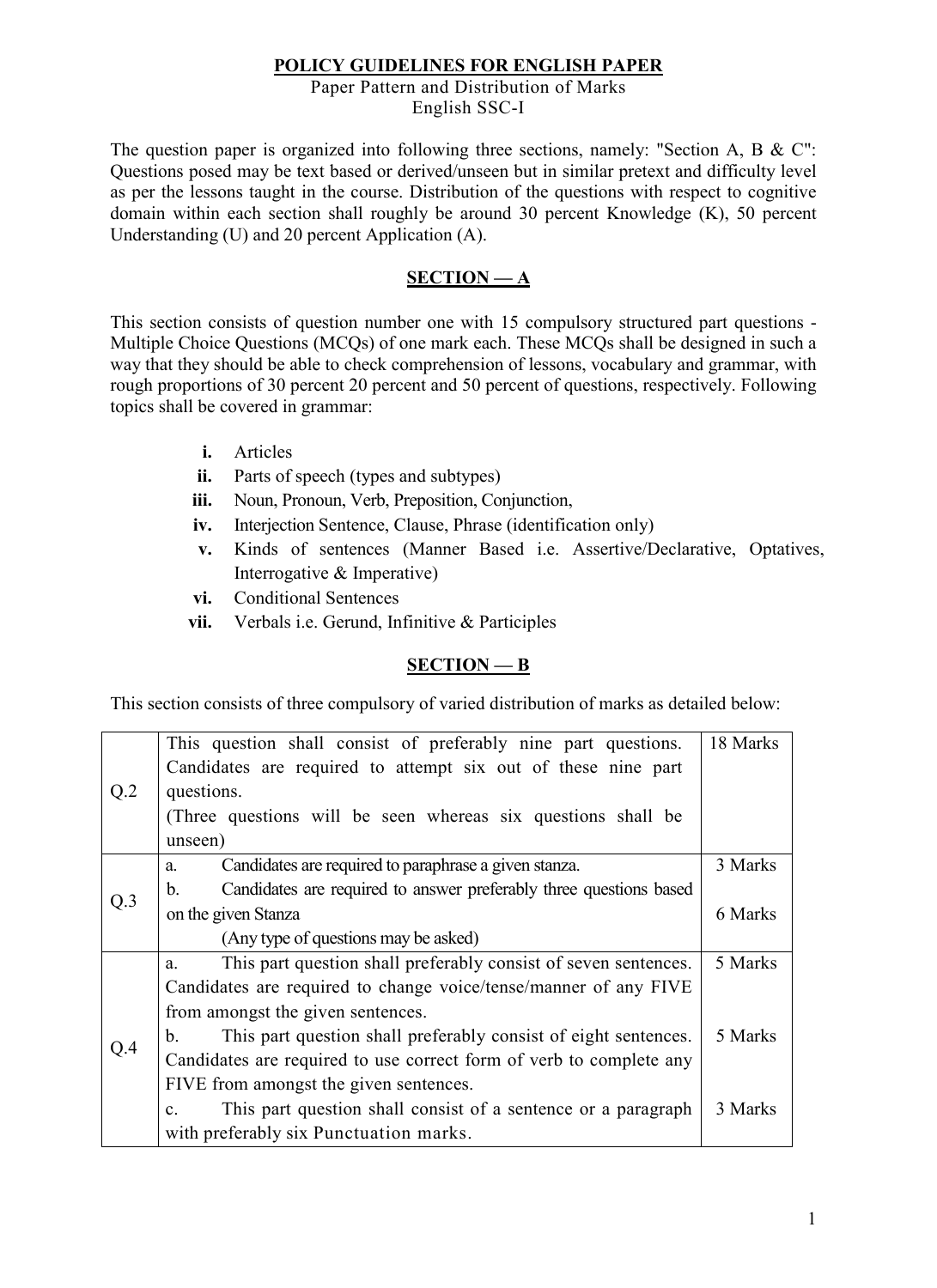## **SECTION — C**

| Q.5 | Candidates are required to compose and write an informal letter from<br>given choice of two letters. (May be seen or unseen) |     |                 | 8 Marks |
|-----|------------------------------------------------------------------------------------------------------------------------------|-----|-----------------|---------|
|     | <b>Examination Hall</b>                                                                                                      | 0.5 | City: A.B.C.    | 0.5     |
|     | Date                                                                                                                         | 0.5 | Dear xxxxx      | 0.5     |
|     | Body of the letter                                                                                                           |     | Yours sincerely | 0.5     |
|     | Opening (1-2 Sentences)                                                                                                      |     |                 |         |
|     | Objective letter writing (3-6 Sentences)<br>11.                                                                              |     |                 |         |
|     | $\ddotsc$<br>Conclusion/closing (1-2 Sentences)<br>111.                                                                      |     |                 |         |
|     | X.Y.Z.                                                                                                                       | 0.5 |                 |         |

(Marks for the salutation(s) SHALL ONLY BE AWARDED if the body of the letter is written properly irrespective of its level of accuracy/correctness).

| Q.6 | Candidates are required to write a paragraph of about 70 to 80 words in<br>length on any one of the two given topic.                                                                                                                                  | 6 Marks |
|-----|-------------------------------------------------------------------------------------------------------------------------------------------------------------------------------------------------------------------------------------------------------|---------|
| Q.7 | Candidates are required to translate any six from amongst preferably<br>nine given sentences into English<br>OR<br>Write a dialogue on a given topic.<br>(At least four sets of conversation relevant to topic other than the<br>opening and closing) | 6 Marks |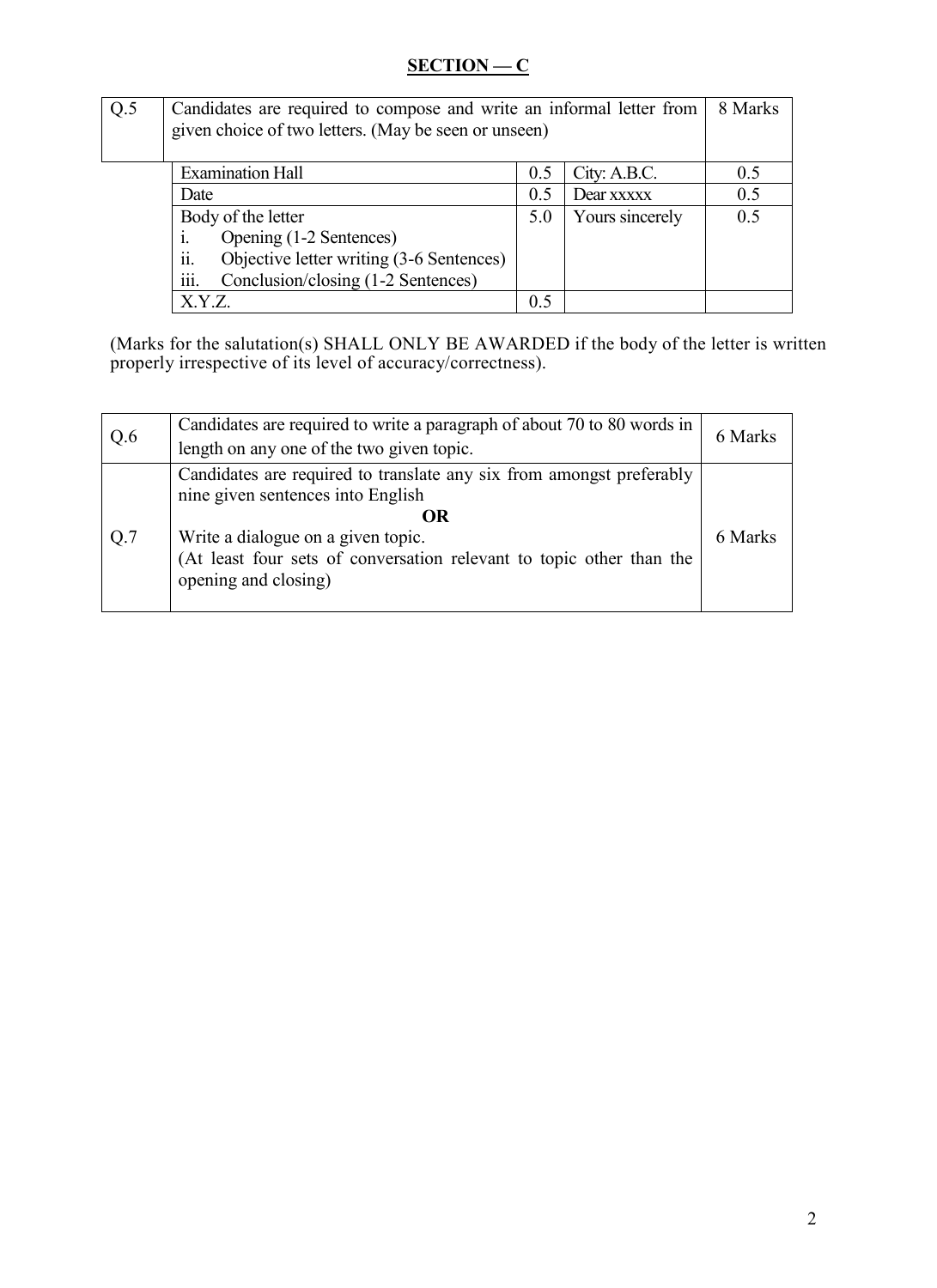## **Annexure for Policy Guidelines for Question Papers**

Definitions and Disclaimer

Policy guidelines for paper setting vide Notification No.6-8/FBISE/RES/CC/SSC/823 dated 8 June 2019 have been conveyed for general information. Definitions of some terminologies and disclaimers are given in this annexure.

#### **1. Definitions**

#### **I. Cognitive Domains**

Cognitive domain refers to development of mental skill and acquisition of knowledge. In the questions papers developed by Federal Board of Intermediate & Secondary Education, Islamabad from hereon will be intended to test the following cognitive domains of the candidates:

- Knowledge: Approximately 30% Question in each section
- Understanding: Approximately 50% Question in each section
	- Application: Approximately 20% Question in each section

#### **i. Knowledge (K)**

Knowledge refers to the ability of the candidates to recall the learned or memorized information or data.

#### **Examples**

- o A child reciting the alphabets of English
- o Memorization and reproducing the dates and other facts etc.
- e.g. Pakistan came into being on 27th Night of Ramadan-ul-Mubarak.

#### **Related Verbs (Command Words)**

Arrange, define, duplicate, label, list, memorize, name, order, recognize, relate, recall, repeat, reproduce, state etc.

#### **ii.** .**Understanding (U)**

Understand (also called Comprehension) refers to ability of the candidates to comprehend (a set of) information and/or situation and provide his/her response to it accordingly.

#### **Examples**

- o Performing analyses and illustrating the observations
- o Comprehending the concepts of Social, Natural and Physical Sciences

e.g. Discuss different types of noise and their impact on human health briefly.

#### **Related Verbs (Command Words)**

Classify, describe, discuss, explain, express, identify, indicate, locate, recognize, report, restate, review, select, translate, rephrase, differentiate, compare etc.

#### **iii. Application (A)**

Application refers to the ability to use learned material in new and concrete situation to solve problems and/or to design a schedule or task.

#### **Examples**

- o Performing analyses and illustrating the observations
- o Comprehending the concepts of Social, Natural and Physical **Sciences**

e.g. Illustrate the similes and metaphors given in the poem Daffodils.

#### **Related Verbs (Command Words)**

Apply, choose, demonstrate, dramatize, employ, illustrate, interpret, operate, practice, schedule, sketch, solve, use, write etc.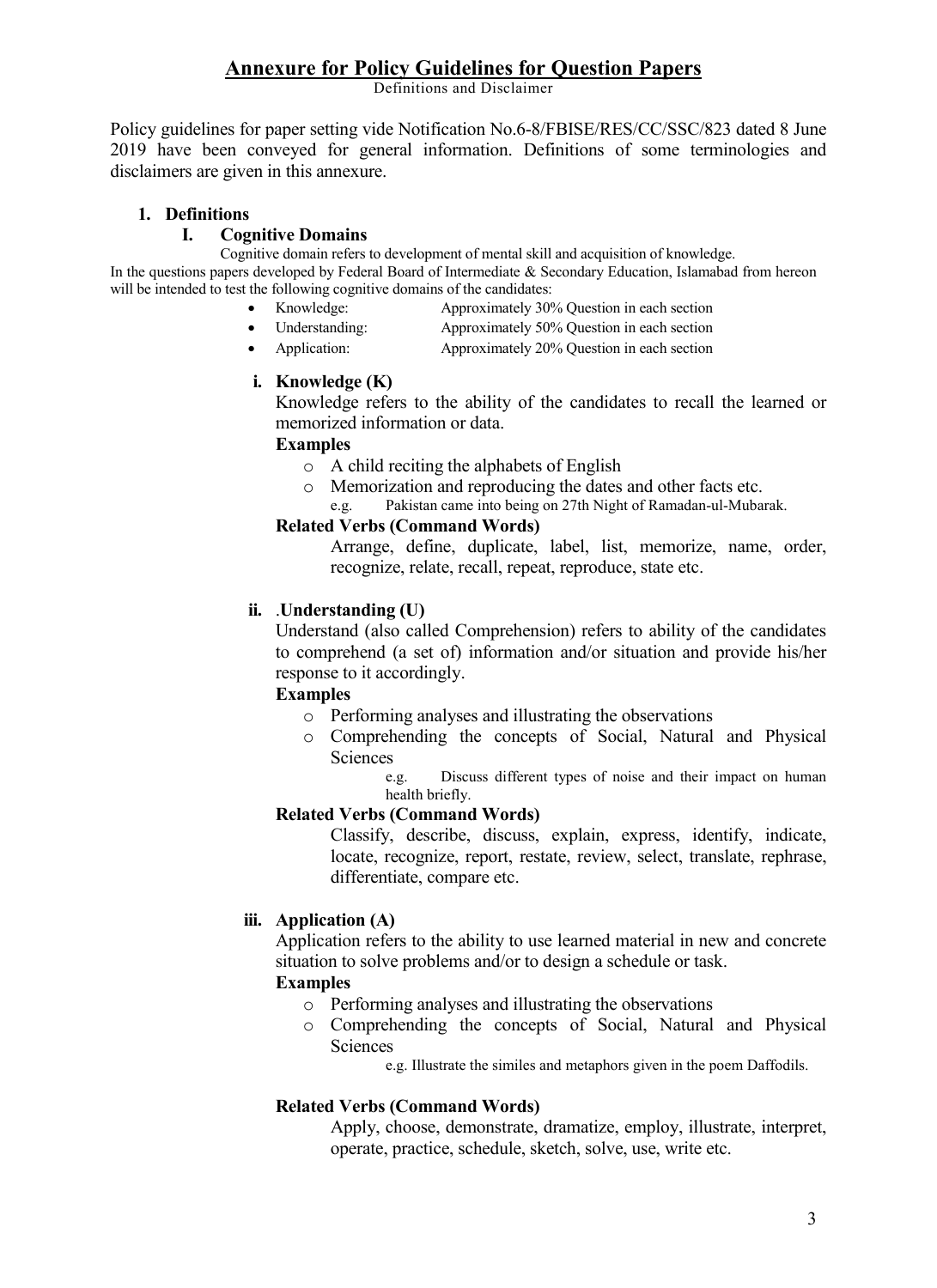#### **II. Sections of Paper**

There are three or four (03 or 04) sections in each question paper:

**i. Section-A** 

Contains Multiple Choice Questions (MCQs). All questions are compulsory without any external or internal choice. Usually comprises of 20% of total marks of the (theory if applicable) paper.

#### **ii. Section B**

Contains Short Response Questions (SRQ). Candidates may have external choice up to 33%. In addition to that internal choice may also be offered based upon model, content and/or nature of the subject.

 This section may contain almost 50% of total marks in some subjects of the (theory if applicable) paper.

#### **iii. Section C**

This section usually contains Extended Response Questions (ERQ). Candidates may have external choice in the questions. In addition to that internal choice may also be offered based upon model, content and/or nature of the subject. For ERQs it should contain around 30% of total marks in some subjects of the (theory if applicable) paper.

#### **III. Choice**

Sometimes the candidates are required to attempt a certain number of questions from a given pool or group of questions, it is commonly known as choice in questions. There are two types of choices

#### **i. External Choice**

Whenever the candidates are required to solve (respond to) a certain number of questions from a given pool it is called external choice. This choice may be around 33% in a section.

- e.g. 1. Answer any six parts in about 30-40 words each. (Out of eight questions)
	- 2. Attempt any eight questions from the following. (Out of eleven questions)

#### **ii. Internal Choice**

Whenever the candidates have to solve (respond to) a question mandatorily but they have an option within the question it is called internal choice.

- e.g. 1. Paraphrase any ONE of the following stanzas.
	- a. Stanza 1
	- b. Stanza 2
	- 2. Translate the following: (Some sentences for translation are given)

#### **OR**

Write a Dialogue between a beggar and a citizen

#### **2. Disclaimers**

- **I.** The cognitive levels and categories written in sample model paper are for explanation purpose only. In the actual question papers administered during examination shall not contain description of these cognitive domains.
- **II.** Association of the cognitive domains is solely based on subject expert's judgment and may be subject to errors and/or omissions.
- **III.** In the class rooms and during teaching the candidates (students) need to be taught about the time management in accordance with allocation of marks to the questions.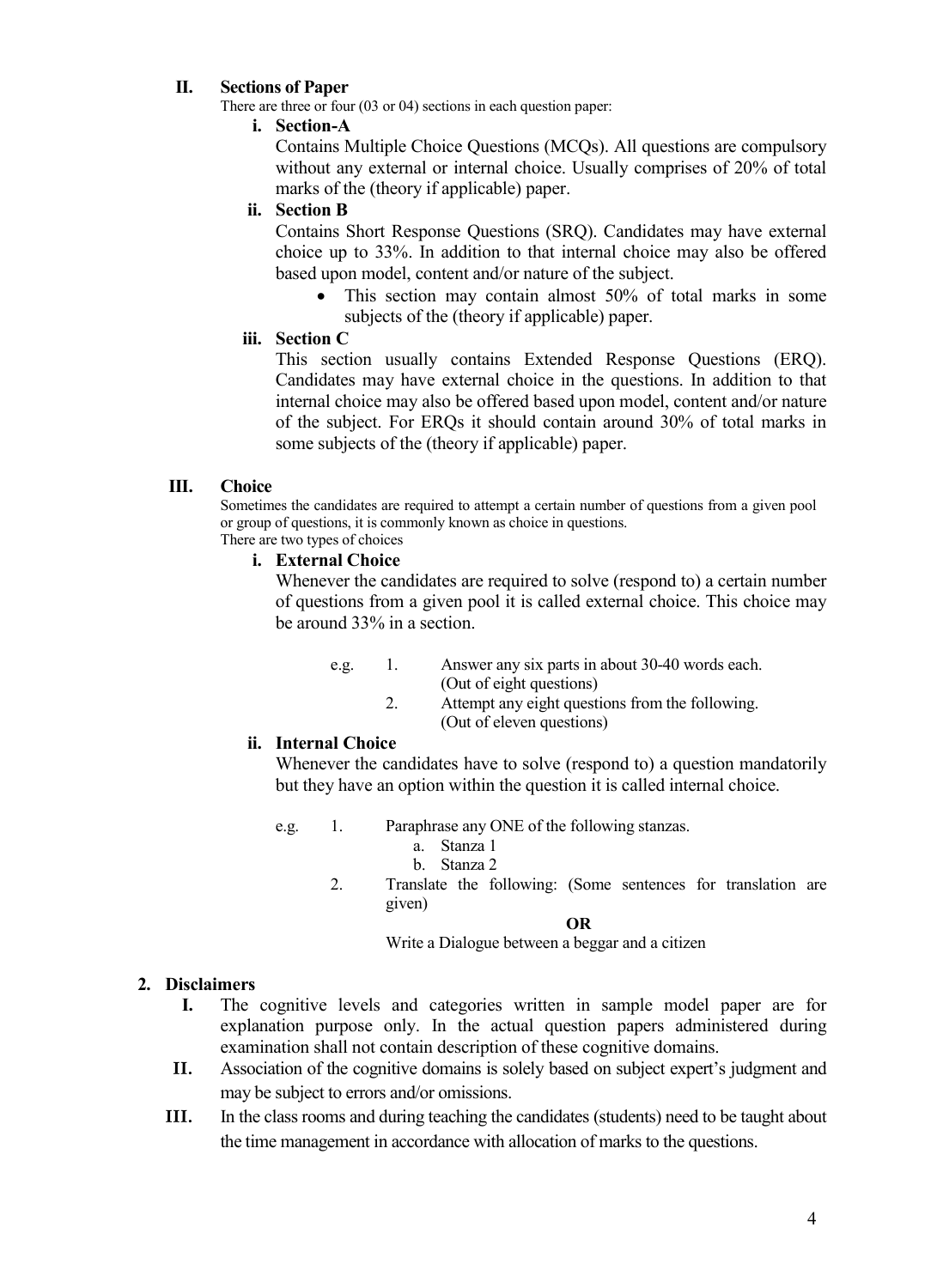| Roll No: |  |  |
|----------|--|--|

Sig. of Candidate:

Answer Sheet No: \_\_\_\_\_\_\_\_\_\_\_\_\_ Sig. of Invigilator:

# Federal Board SSC-I Examination English (Compulsory) Model Question Paper

# **SECTION – A**

Time allowed: 20 minutes Marks: 15

Note: Section-A is compulsory. All parts of this section are to be answered on the question paper itself. It should be completed in the first 20 minutes and handed over to the Centre Superintendent. Deleting/overwriting is not allowed. Do not use lead pencil.

## **Q.1 Encircle the correct option i.e. A / B / C / D. All parts carry equal marks.**

- i. I feel the happy quiver of a bird in full song. The underlined word means:
	- A. To act amusingly B. To demonstrate C. To chirp D. To shake slightly
- ii. Punjab Environment Protection Agency recommends decibels of noise level in residential colonies.
	- A. 55 B. 65 C. 75 D. 91

# iii. "We are a nation, "the Quaid affirmed three years before the birth of Pakistan. The underlined word means:<br>A. Utterly denied

- A. Utterly denied B. Said emphatically
- C. Told convincingly D. Wished silently

# iv. The sorry engine wheezed its death cough. The sentence in an example of:<br>A. Alliteration B. Metaphor

- A. Alliteration
	- C. Personification D. Simile
- v. The highest military award in Pakistan is given to great patriots who:
	- A. Invent something very useful
	- B. Lay down their lives for their country
	- C. Win Nobel Prize
	- D. Have obtained Tamgha-e-Imtiaz
- vi. He wore a shirt made of cotton. The underlined phrase is a/an:
	- A. Adjective phrase B. Adverb phrase
	- C. Noun phrase D. Prepositional phrase
- vii. Who should be held for this chaos?
	- A. Responded B. Responding
	- C. Responsible D. Responsive

viii. You are free to choose your subjects. The underlined part of the sentence is a/an:

- A. Gerund B. Infinitive
- C. Conjunction D. Preposition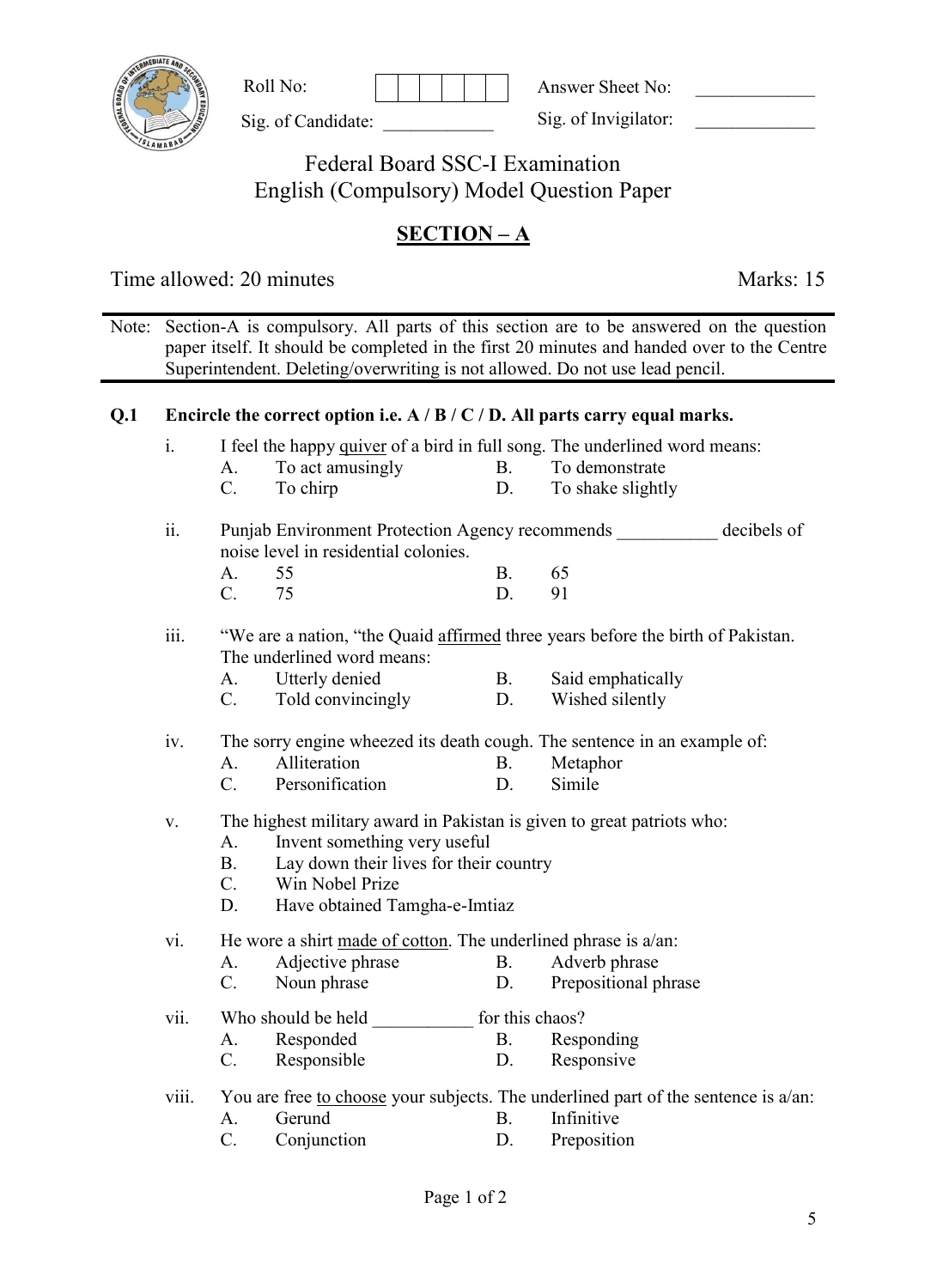## **DO NOT WRITE ANYTHING HERE**

| ix.         | It rains heavily in monsoon. The underlined word is $a/an$ :                  |                                                                     |                |                      |
|-------------|-------------------------------------------------------------------------------|---------------------------------------------------------------------|----------------|----------------------|
|             | A.                                                                            | Intransitive verb                                                   | <b>B.</b>      | Irregular verb       |
|             | C.                                                                            | Auxiliary verb                                                      | D.             | Transitive verb      |
|             |                                                                               |                                                                     |                |                      |
| $X_{\cdot}$ |                                                                               |                                                                     |                |                      |
|             | A.                                                                            | At                                                                  | <b>B.</b>      | In                   |
|             | C.                                                                            | <b>Of</b>                                                           | D.             | To                   |
|             |                                                                               |                                                                     |                |                      |
| xi.         |                                                                               | Nobody was there to help the needy. The underlined word is $a/an$ : |                |                      |
|             | A.                                                                            | Personal pronoun                                                    | $\mathbf{B}$ . | Indefinite pronoun   |
|             | $C_{\cdot}$                                                                   | Reflexive pronoun                                                   | D.             | Possessive pronoun   |
|             |                                                                               |                                                                     |                |                      |
| xii.        | Work hard you should fail. Choose an appropriate conjunction.                 |                                                                     |                |                      |
|             | A.                                                                            | Lest                                                                | <b>B.</b>      | <b>Or</b>            |
|             | C.                                                                            | Since                                                               | D.             | Till                 |
|             |                                                                               |                                                                     |                |                      |
| xiii.       | Masses had gathered to have a glimpse of their beloved leader. The underlined |                                                                     |                |                      |
|             |                                                                               | word is a/an:                                                       |                |                      |
|             | A.                                                                            | Abstract noun                                                       | <b>B</b> .     | Countable noun       |
|             | C.                                                                            | Material noun                                                       | D.             | Collective noun      |
|             |                                                                               |                                                                     |                |                      |
| xiv.        |                                                                               | May you live long. It is $a/an$ :                                   |                |                      |
|             | A.                                                                            | <b>Assertive Sentence</b>                                           | <b>B.</b>      | Optetive sentence    |
|             | C.                                                                            | Imperative sentence                                                 | D.             | Conditional sentence |
|             |                                                                               | Choose the correct spelling:                                        |                |                      |
| XV.         |                                                                               | Inenimate                                                           |                |                      |
|             | A.                                                                            |                                                                     | <b>B.</b>      | Inanemate            |
|             | $C_{\cdot}$                                                                   | Inanimate                                                           | D.             | Inanmate             |
|             |                                                                               |                                                                     |                |                      |

**For Examiner's use only:**

**Total Marks: 15**

**Marks Obtained:**

 $\overline{\phantom{a}}$  , where  $\overline{\phantom{a}}$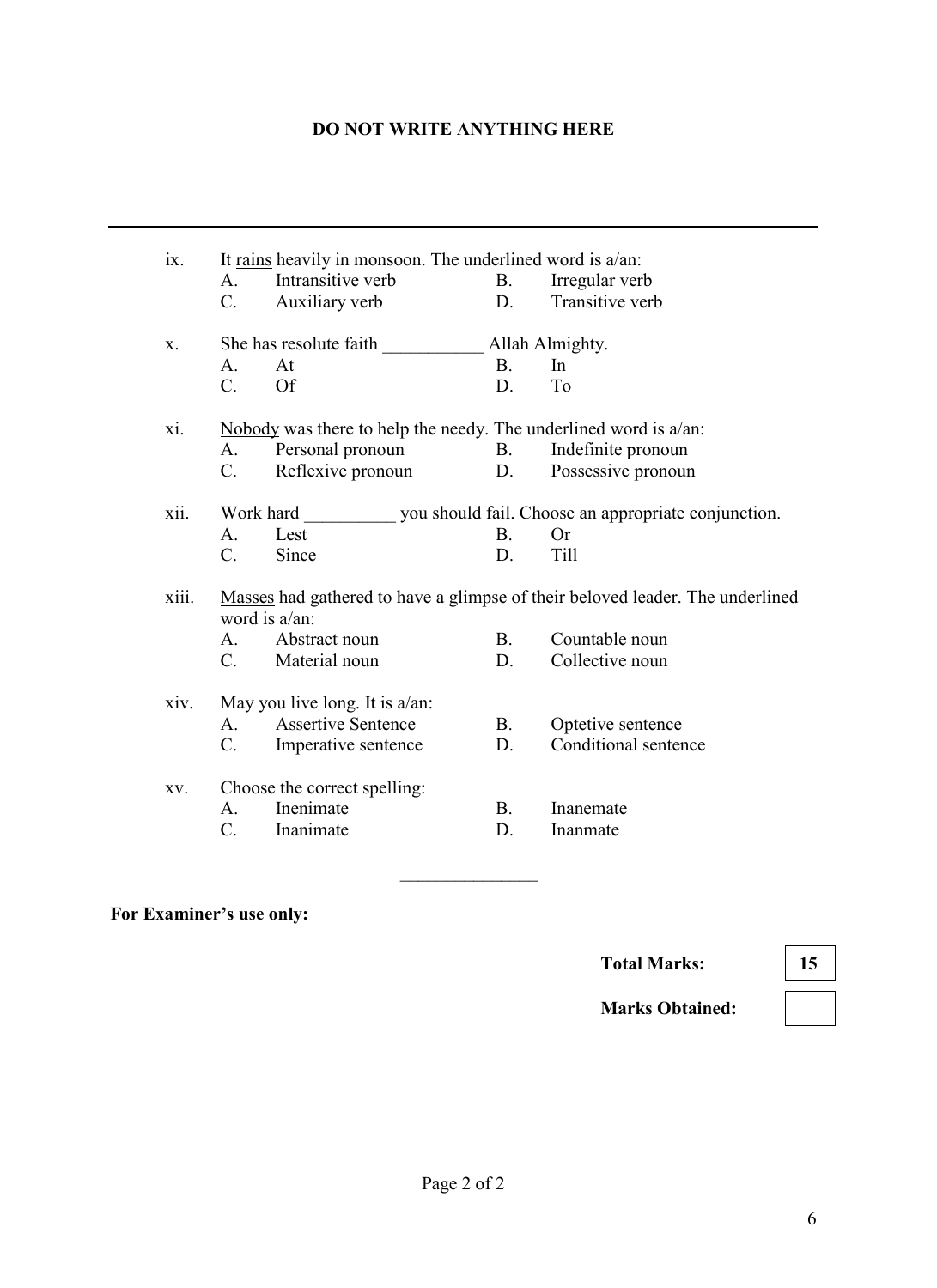

Time allowed: 2.40 hours Total Marks: 60

Note: Sections B and C comprise Pages 1-2. Answer all the questions from Sections 'B' and 'C' on the separately provided answer book. Use supplementary answer sheet i.e. Sheet-B if required. Write your answers neatly and legibly.

## **SECTION – B** (Marks 40)

- Q.2 Attempt any **SIX** from the following parts in about 30 to 40 words each with reference to your textbook. All parts carry equal marks.  $(6 \times 3 = 18)$ 
	- i. What attributes of Arabs made them prominent in the world?
	- ii. What is essence of patriotism? Quote two examples from Pakistani history.
	- iii. How is the world a global village now?
	- iv. How did Abu Jehl treat Hazat Asma (RA) and how did she respond to his actions?
	- v. What did the Quaid think of the Muslims of sub-continent? Quote at least one example.
	- vi. Why was a heavy iron chain hung at the entrance of the court?
	- vii. What is the moral in the lesson "All is not lost"?
	- viii. What kind of precaution(s) may reduce noise coming from electronic devices?
	- ix. What makes you feel that author is sad and depressed?
- **Q. 3 a. Paraphrase the following stanza: (03)** He gives his harness bells a shake To ask if there is some mistake. The only other sound's the sweep Of easy wind and downy flake.
	- **b. Read the following stanza carefully and answer the questions given at the end: (06)** Continuous as the stars that shine

And twinkle on the milky way. They stretched in never-ending line Along the margin of a bay: Ten thousand saw I at a glance, Tossing their heads in sprightly dance.

## **Questions:**

- (i) Identify the use of personification and imagery used in this stanza.
- (ii) How can the daffodils and stars be compared?
- (iii) Give meanings of the underlined words.

#### **Q. 4 a. Change the Voice of any FIVE of the following: (05)**

- (i) The judge accepted the application.
- (ii) Maid plucks the flowers from the flowerbed every morning.
- (iii) He will not sell his car.
- (iv) The crowd caught the pick-pocket red handed.